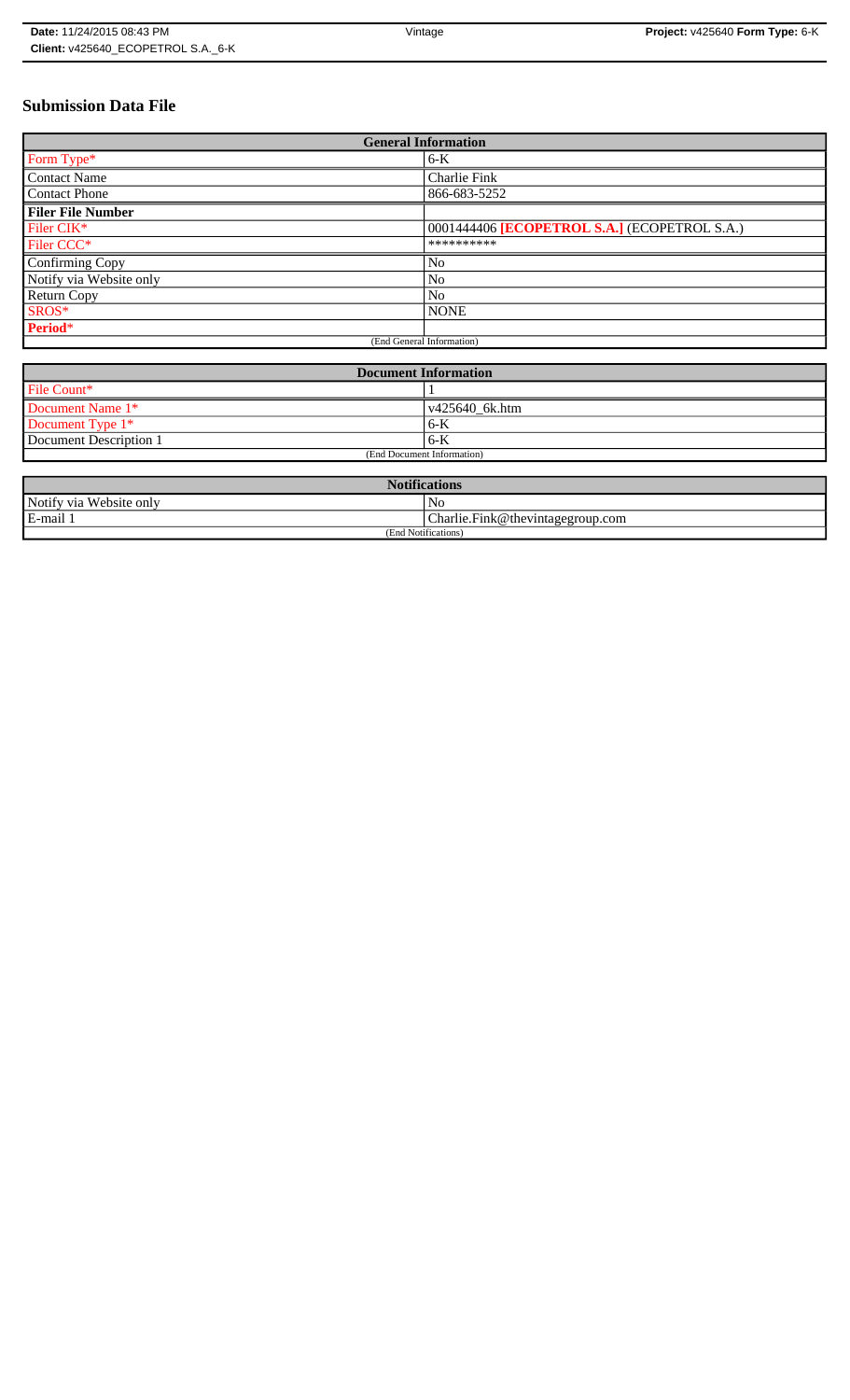#### **UNITED STATES SECURITIES AND EXCHANGE COMMISSION Washington, D.C. 20549**

# **FORM 6-K**

#### **REPORT OF FOREIGN PRIVATE ISSUER PURSUANT TO RULE 13a-16 OR 15d-16 UNDER THE SECURITIES EXCHANGE ACT OF 1934**

For the month of November, 2015 Commission File Number 001-34175

ECOPETROL S.A.

(Exact name of registrant as specified in its charter)

N.A.

(Translation of registrant's name into English)

COLOMBIA

(Jurisdiction of incorporation or organization)

Carrera 13 No. 36 – 24 BOGOTA D.C. – COLOMBIA

(Address of principal executive offices)

Indicate by check mark whether the registrant files or will file annual reports under cover of Form 20-F or Form 40-F.

Form 20-F  $\boxtimes$  Form 40-F  $\Box$ 

Indicate by check mark if the registrant is submitting the Form 6-K in paper as permitted by Regulation S-T Rule 101(b)(1)

Yes $\square$  No  $\square$ 

Indicate by check mark if the registrant is submitting the Form 6-K in paper as permitted by Regulation S-T Rule 101(b)(7)

 $\mathbf{Yes} \ \square \ \mathbf{No} \ \boxtimes$ 

Indicate by check mark whether the registrant by furnishing the information contained in this form is also thereby furnishing the information to the Commission pursuant to Rule 12g3-2(b) under the Securities Exchange Act of 1934.

# $Yes \Box No \boxtimes$

If "Yes" is marked, indicate below the file number assigned to the registrant in connection with Rule 12g3-2(b): 82-  $N/A$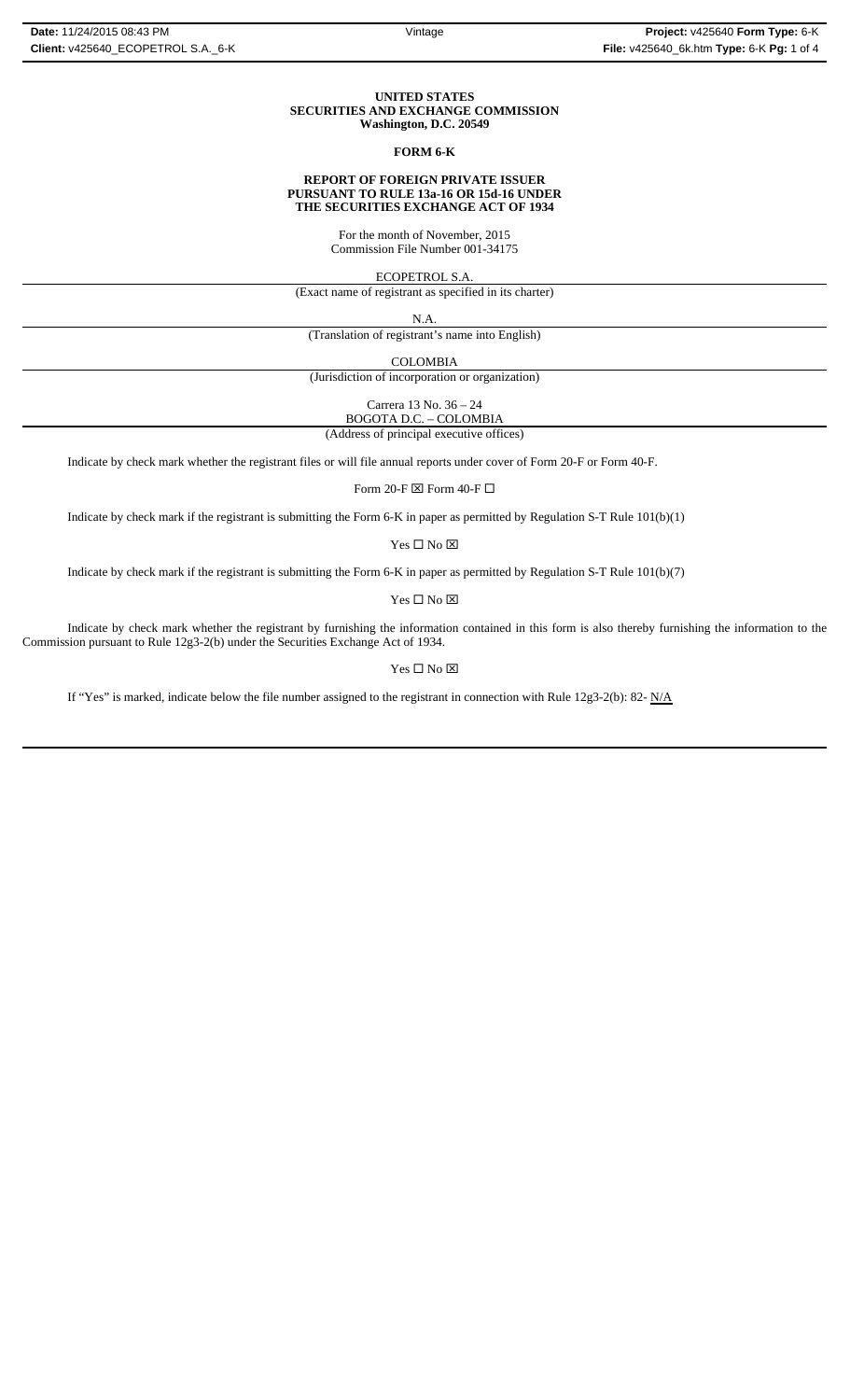### **Ecopetrol Names New Executive Vice President and Corporate Internal Audit Director**

Ecopetrol's Board of Directors (BVC: ECOPETROL; NYSE: EC; TSX: ECP), during its ordinary meeting on November 20, 2015, elected the engineer Felipe Bayon Pardo as the new Executive Vice President of Ecopetrol.

Mr. Bayon graduated with a degree in mechanical engineering from the University of Los Andes in 1989 and has more than 24 years of experience in the oil and gas industry.

During the past 20 years, he has worked with British Petroleum (BP), most recently as the company's Senior Vice President of BP America and director of the Deep Water Response Group.

From 2005 to 2010, Mr. Bayon was BP's Regional President for the Southern Cone in South America, overseeing Pan American Energy, a joint venture 60% owned by BP, with operations in Argentina, Bolivia, Uruguay, Peru, Chile and southern Brazil. Until 2005, he worked at BP's head office as director of the BP Exploration and Production Executive Office.

His career with BP started in 1995 as a project engineer in Colombia, where he held several positions before being promoted to Vice President of BP Colombia Operations. Prior to BP Colombia, Mr. Bayon worked at Hocol.

At the same Board of Directors meeting, Ms. Claudia Patricia Bastidas was elected as Corporate Internal Audit Director. Ms. Bastidas has a degree on Accounting from Externado University in Colombia, with specialization in Finance from EAFIT-CESA University.

For the past six years, Ms. Bastidas has served as Manager of Internal Audit and Compliance Manager at Carbones del Cerrejón.

Claudia Patricia Bastidas will be joining Ecopetrol on December 1, 2015 and Felipe Bayon on February 15, 2016.

Bogotá D.C., November 24, 2015

```
-----------------------------------------
```
*Ecopetrol is the largest company in Colombia and is an integrated oil & gas company; it is among the top 50 oil companies in the world and among the four top ones in Latin America. Besides Colombia - where it generates over 60% of the national production - it has exploration and production activities in Brazil, Peru & the US (Gulf of Mexico). Ecopetrol owns the largest refinery in Colombia and most of the pipeline and multi-product pipeline network in the country, and is significantly increasing its participation in bio-fuels.*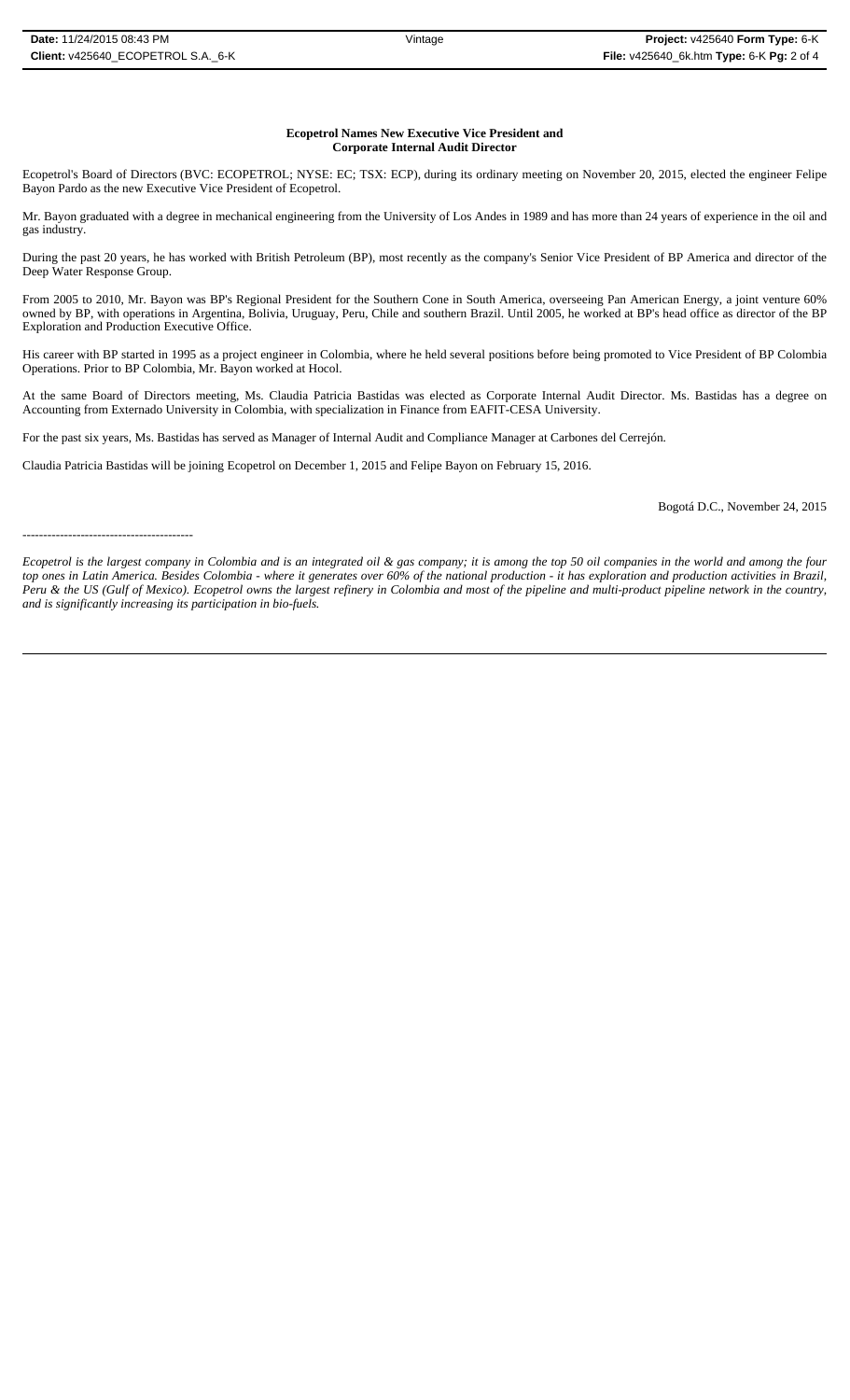*This release contains statements that may be considered forward looking statements within the meaning of Section 27A of the U.S. Securities Act of 1933 and Section 21E of the U.S. Securities Exchange Act of 1934. All forward-looking statements, whether made in this release or in future filings or press releases or orally, address matters that involve risks and uncertainties, including in respect of the Company's prospects for growth and its ongoing access to capital to fund the Company's business plan, among others. Consequently, changes in the following factors, among others, could cause actual results to differ materially from those included in the forward-looking statements: market prices of oil & gas, our exploration and production activities, market conditions, applicable regulations, the exchange rate, the Company's competitiveness and the performance of Colombia's economy and industry, to mention a few. We do not intend, and do not assume any obligation to update these forward-looking statements.*

#### **For further information, please contact:**

**Head of Corporate Finance and Investor Relations** María Catalina Escobar Phone: (+571) 234 5190 E-mail: investors@ecopetrol.com.co

**Media Relations (Colombia)**  Jorge Mauricio Tellez Phone: + 571-234-4329 Fax: +571-234-4480 e-mail: mauricio.tellez@ecopetrol.com.co